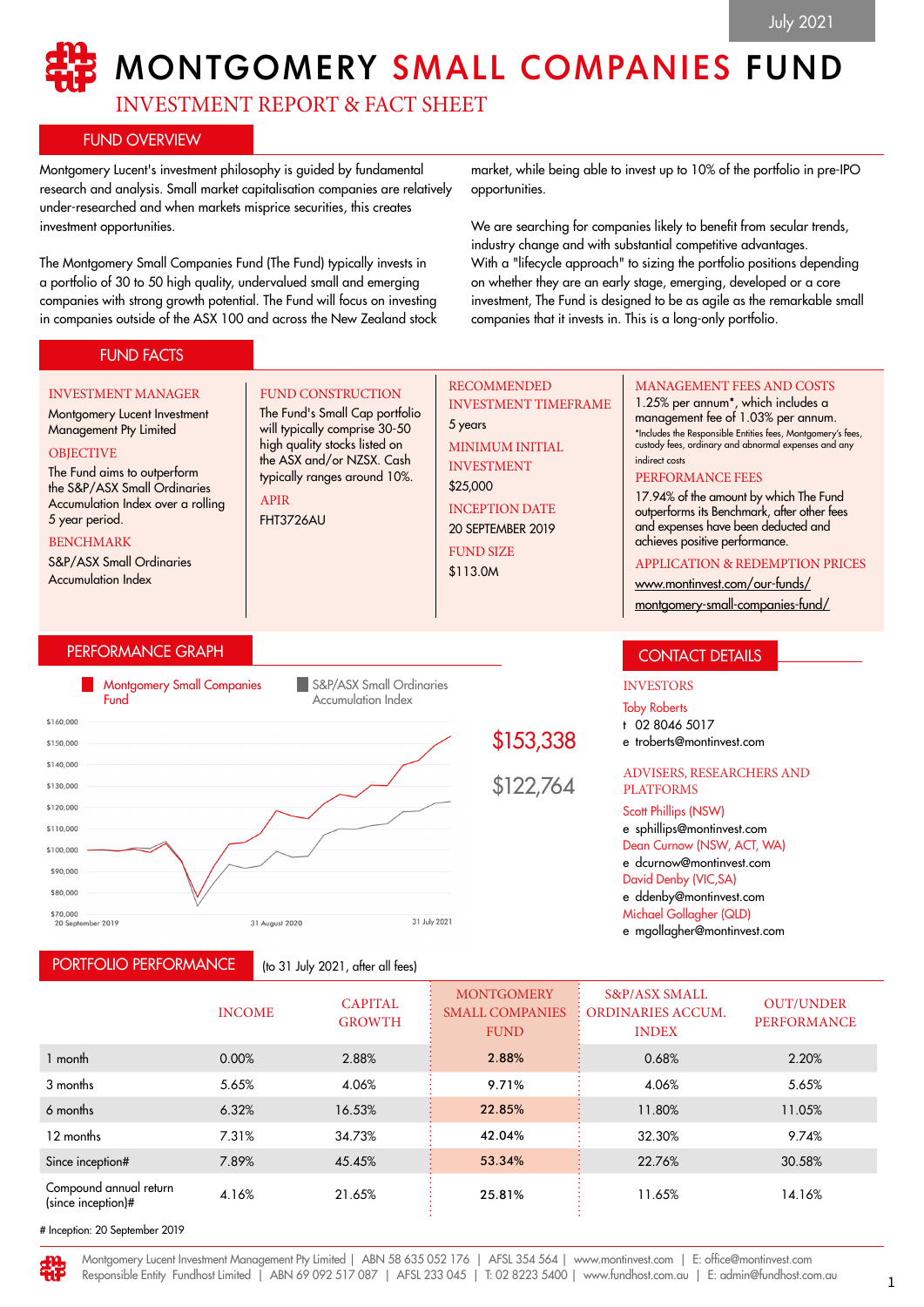#### FUND COMMENTARY

The Montgomery Small Companies Fund (the Fund) returned 2.88 per cent, net of fees, in July versus the benchmark, the S&P/ASX Small Ordinaries Accumulation Index, which increased by 0.68 per cent. Since inception (20 September 2019), the Fund has increased by 53.34 per cent, outperforming the benchmark by over 30 per cent, after all fees and expenses.

The largest positive contributors for June included Macquarie Telecom Group (ASX:MAQ), Orocobre (ASX:ORE) and Pilbara Minerals (ASX:PLS). Investors welcomed MAQ's announcement of a major data centre expansion, 'IC3 Super West', a 32MW project which will almost triple the Macquarie Park site's total IT load capacity to 50MW. The first phase of construction is targeting completion in the second half of 2023 with the expansion reflecting MAQ's confidence in the longer-term demand outlook, underpinned by structural growth in digitisation and enterprise computing migrating to the cloud. As the build will occur over stages, we estimate MAQ can fund the development from its balance sheet so all the incremental value should flow directly to existing shareholders.

ORE rallied after brokers upgraded their lithium carbonate pricing assumptions based on stronger than expected pricing outcomes achieved by the company during the June 2021 quarter and rapidly improving market conditions. The global decarbonisation thematic continues to gather momentum and post ORE's impending merger with Galaxy Resources (ASX:GXY), the combined group will be a top five global producer with its significant brine operations positioned very low on the cost curve. Growing investor enthusiasm towards the battery material feedstock produces also

propelled PLS' shares higher over the month. PLS also benefited from broker forecast upgrades, driven by higher volume forecasts as well as higher spodumene price expectations. Decarbonisation is a multi-decade investment opportunity and Australia is blessed with many ways to play this theme; we maintain a solid exposure balanced against what we view as acceptable risk.

The largest detractors from performance included HUB24 (ASX:HUB), Megaprt (ASX:MP1) and Pointsbet (ASX:PBH). HUB gave back some recent share price gains after the company reported strong quarterly platform inflows but flagged continued investment in people and technology to support future growth. We would prefer to see the business deliver near-term operating leverage, however taking a view beyond simply the next profit print we can understand the strategic logic in strengthening the competitive position because there is clearly something to play for. The structural trends within the platform sector remain strong as advisers continue to migrate towards independent boutiques creating an opportunity for players like HUB to take share based on superior technology. MP1 shares also consolidated after reaching record highs in the prior month. News flow was encouraging with the company delivering a strong quarterly update, highlighting accelerating momentum across the business. MP1 has strategically repositioned its sales efforts towards third-party relationships and early signs suggest this initiative is gaining solid traction. New products also provide significant upside potential for the company.

Continued on the next page…



Fundhost Limited (ABN 69 092 517 087) (AFSL No: 233 045) (Fundhost). This document has been prepared for the purpose of providing general information, without taking account your particular objectives, financial circum needs. You should obtain and consider a copy of the Product Disclosure Statement (PDS) relating to the Fund before making a decision to invest. Available here: https://fundhost.com.au/fund/montgomery-small-companies-fund/ the information in this document has been prepared with all reasonable care, neither Fundhost nor Montgomery makes any representation or warranty as to the accuracy or completeness of any statement in this document includi advisers, officers or authorised representatives, are liable for any loss or damage arising as a result of reliance placed on the contents of this document. Past performance is not indicative of future performance.